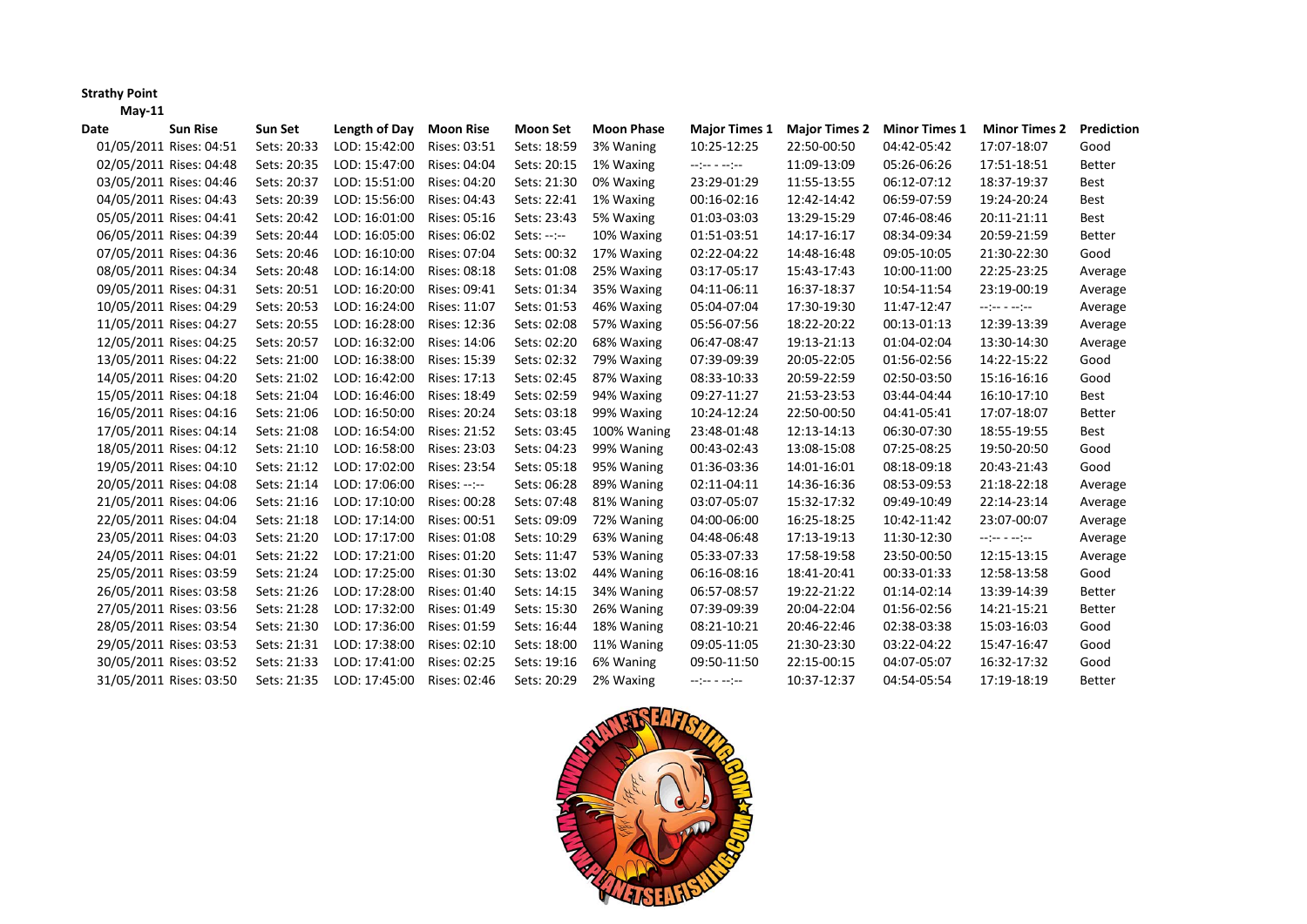|      | <b>Jun-11</b> |                         |             |               |                  |                 |                   |                                                                                                                                                                                                                                                                                                                                                                                                                                                               |                      |                      |                          |               |
|------|---------------|-------------------------|-------------|---------------|------------------|-----------------|-------------------|---------------------------------------------------------------------------------------------------------------------------------------------------------------------------------------------------------------------------------------------------------------------------------------------------------------------------------------------------------------------------------------------------------------------------------------------------------------|----------------------|----------------------|--------------------------|---------------|
| Date |               | <b>Sun Rise</b>         | Sun Set     | Length of Day | <b>Moon Rise</b> | <b>Moon Set</b> | <b>Moon Phase</b> | <b>Major Times 1</b>                                                                                                                                                                                                                                                                                                                                                                                                                                          | <b>Major Times 2</b> | <b>Minor Times 1</b> | <b>Minor Times 2</b>     | Prediction    |
|      |               | 01/06/2011 Rises: 03:49 | Sets: 21:36 | LOD: 17:47:00 | Rises: 03:16     | Sets: 21:35     | 0% Waxing         | $\begin{split} \mathcal{L} & = \frac{1}{2} \mathcal{L} \mathcal{L} \mathcal{L} \mathcal{L} \mathcal{L} \mathcal{L} \mathcal{L} \mathcal{L} \mathcal{L} \mathcal{L} \mathcal{L} \mathcal{L} \mathcal{L} \mathcal{L} \mathcal{L} \mathcal{L} \mathcal{L} \mathcal{L} \mathcal{L} \mathcal{L} \mathcal{L} \mathcal{L} \mathcal{L} \mathcal{L} \mathcal{L} \mathcal{L} \mathcal{L} \mathcal{L} \mathcal{L} \mathcal{L} \mathcal{L} \mathcal{L} \mathcal{L} \math$ | 11:25-13:25          | 05:42-06:42          | 18:07-19:07              | <b>Best</b>   |
|      |               | 02/06/2011 Rises: 03:48 | Sets: 21:38 | LOD: 17:50:00 | Rises: 03:57     | Sets: 22:29     | 0% Waxing         | 23:47-01:47                                                                                                                                                                                                                                                                                                                                                                                                                                                   | 12:13-14:13          | 06:30-07:30          | 18:55-19:55              | Best          |
|      |               | 03/06/2011 Rises: 03:46 | Sets: 21:39 | LOD: 17:53:00 | Rises: 04:55     | Sets: 23:10     | 3% Waxing         | 00:36-02:36                                                                                                                                                                                                                                                                                                                                                                                                                                                   | 13:02-15:02          | 07:19-08:19          | 19:44-20:44              | Best          |
|      |               | 04/06/2011 Rises: 03:45 | Sets: 21:41 | LOD: 17:56:00 | Rises: 06:06     | Sets: 23:39     | 7% Waxing         | 01:26-03:26                                                                                                                                                                                                                                                                                                                                                                                                                                                   | 13:52-15:52          | 08:09-09:09          | 20:34-21:34              | <b>Better</b> |
|      |               | 05/06/2011 Rises: 03:44 | Sets: 21:42 | LOD: 17:58:00 | Rises: 07:28     | Sets: 00:00     | 14% Waxing        | 02:18-04:18                                                                                                                                                                                                                                                                                                                                                                                                                                                   | 14:44-16:44          | 09:01-10:01          | 21:26-22:26              | Good          |
|      |               | 06/06/2011 Rises: 03:43 | Sets: 21:43 | LOD: 18:00:00 | Rises: 08:54     | $Sets: --: --$  | 22% Waxing        | 03:08-05:08                                                                                                                                                                                                                                                                                                                                                                                                                                                   | 15:34-17:34          | 09:51-10:51          | 22:16-23:16              | Average       |
|      |               | 07/06/2011 Rises: 03:42 | Sets: 21:45 | LOD: 18:03:00 | Rises: 10:22     | Sets: 00:15     | 32% Waxing        | 03:52-05:52                                                                                                                                                                                                                                                                                                                                                                                                                                                   | 16:18-18:18          | 10:35-11:35          | 23:00-00:00              | Average       |
|      |               | 08/06/2011 Rises: 03:41 | Sets: 21:46 | LOD: 18:05:00 | Rises: 11:51     | Sets: 00:28     | 43% Waxing        | 04:43-06:43                                                                                                                                                                                                                                                                                                                                                                                                                                                   | 17:09-19:09          | 11:26-12:26          | --:-----:-               | Average       |
|      |               | 09/06/2011 Rises: 03:41 | Sets: 21:47 | LOD: 18:06:00 | Rises: 13:20     | Sets: 00:40     | 54% Waxing        | 05:34-07:34                                                                                                                                                                                                                                                                                                                                                                                                                                                   | 18:00-20:00          | 23:51-00:51          | 12:17-13:17              | Average       |
|      |               | 10/06/2011 Rises: 03:40 | Sets: 21:48 | LOD: 18:08:00 | Rises: 14:51     | Sets: 00:52     | 66% Waxing        | 06:25-08:25                                                                                                                                                                                                                                                                                                                                                                                                                                                   | 18:51-20:51          | 00:42-01:42          | 13:08-14:08              | Average       |
|      |               | 11/06/2011 Rises: 03:39 | Sets: 21:49 | LOD: 18:10:00 | Rises: 16:23     | Sets: 01:05     | 76% Waxing        | 07:18-09:18                                                                                                                                                                                                                                                                                                                                                                                                                                                   | 19:44-21:44          | 01:35-02:35          | 14:01-15:01              | Good          |
|      |               | 12/06/2011 Rises: 03:39 | Sets: 21:50 | LOD: 18:11:00 | Rises: 17:57     | Sets: 01:22     | 85% Waxing        | 08:13-10:13                                                                                                                                                                                                                                                                                                                                                                                                                                                   | 20:39-22:39          | 02:30-03:30          | 14:56-15:56              | Good          |
|      |               | 13/06/2011 Rises: 03:38 | Sets: 21:51 | LOD: 18:13:00 | Rises: 19:26     | Sets: 01:44     | 93% Waxing        | 09:08-11:08                                                                                                                                                                                                                                                                                                                                                                                                                                                   | 21:34-23:34          | 03:25-04:25          | 15:51-16:51              | Best          |
|      |               | 14/06/2011 Rises: 03:38 | Sets: 21:52 | LOD: 18:14:00 | Rises: 20:44     | Sets: 02:15     | 98% Waxing        | 10:03-12:03                                                                                                                                                                                                                                                                                                                                                                                                                                                   | 22:29-00:29          | 04:20-05:20          | 16:46-17:46              | <b>Better</b> |
|      |               | 15/06/2011 Rises: 03:37 | Sets: 21:52 | LOD: 18:15:00 | Rises: 21:44     | Sets: 03:02     | 100% Waning       | 23:23-01:23                                                                                                                                                                                                                                                                                                                                                                                                                                                   | 11:48-13:48          | 06:05-07:05          | 18:30-19:30              | <b>Better</b> |
|      |               | 16/06/2011 Rises: 03:37 | Sets: 21:53 | LOD: 18:16:00 | Rises: 22:25     | Sets: 04:05     | 100% Waning       | 00:15-02:15                                                                                                                                                                                                                                                                                                                                                                                                                                                   | 12:40-14:40          | 06:57-07:57          | 19:22-20:22              | Best          |
|      |               | 17/06/2011 Rises: 03:37 | Sets: 21:53 | LOD: 18:16:00 | Rises: 22:53     | Sets: 05:22     | 97% Waning        | 01:07-03:07                                                                                                                                                                                                                                                                                                                                                                                                                                                   | 13:32-15:32          | 07:49-08:49          | 20:14-21:14              | Good          |
|      |               | 18/06/2011 Rises: 03:37 | Sets: 21:54 | LOD: 18:17:00 | Rises: 23:13     | Sets: 06:44     | 92% Waning        | 01:58-03:58                                                                                                                                                                                                                                                                                                                                                                                                                                                   | 14:23-16:23          | 08:40-09:40          | 21:05-22:05              | Good          |
|      |               | 19/06/2011 Rises: 03:37 | Sets: 21:54 | LOD: 18:17:00 | Rises: 23:27     | Sets: 08:06     | 86% Waning        | 02:46-04:46                                                                                                                                                                                                                                                                                                                                                                                                                                                   | 15:11-17:11          | 09:28-10:28          | 21:53-22:53              | Average       |
|      |               | 20/06/2011 Rises: 03:37 | Sets: 21:55 | LOD: 18:18:00 | Rises: 23:38     | Sets: 09:26     | 78% Waning        | 03:32-05:32                                                                                                                                                                                                                                                                                                                                                                                                                                                   | 15:57-17:57          | 10:14-11:14          | 22:39-23:39              | Average       |
|      |               | 21/06/2011 Rises: 03:37 | Sets: 21:55 | LOD: 18:18:00 | Rises: 23:48     | Sets: 10:43     | 69% Waning        | 04:15-06:15                                                                                                                                                                                                                                                                                                                                                                                                                                                   | 16:40-18:40          | 10:57-11:57          | 23:22-00:22              | Average       |
|      |               | 22/06/2011 Rises: 03:37 | Sets: 21:55 | LOD: 18:18:00 | Rises: 23:57     | Sets: 11:58     | 60% Waning        | 04:57-06:57                                                                                                                                                                                                                                                                                                                                                                                                                                                   | 17:22-19:22          | 11:39-12:39          | $-2 = 1 - 1 = 1 - 1 = 1$ | Average       |
|      |               | 23/06/2011 Rises: 03:38 | Sets: 21:55 | LOD: 18:17:00 | Rises: --:--     | Sets: 13:13     | 50% Waning        | 05:35-07:35                                                                                                                                                                                                                                                                                                                                                                                                                                                   | 18:00-20:00          | 23:52-00:52          | 12:17-13:17              | Average       |
|      |               | 24/06/2011 Rises: 03:38 | Sets: 21:55 | LOD: 18:17:00 | Rises: 00:06     | Sets: 14:27     | 41% Waning        | 06:16-08:16                                                                                                                                                                                                                                                                                                                                                                                                                                                   | 18:41-20:41          | 00:33-01:33          | 12:58-13:58              | Good          |
|      |               | 25/06/2011 Rises: 03:38 | Sets: 21:55 | LOD: 18:17:00 | Rises: 00:17     | Sets: 15:42     | 32% Waning        | 06:59-08:59                                                                                                                                                                                                                                                                                                                                                                                                                                                   | 19:24-21:24          | 01:16-02:16          | 13:41-14:41              | <b>Better</b> |
|      |               | 26/06/2011 Rises: 03:39 | Sets: 21:55 | LOD: 18:16:00 | Rises: 00:31     | Sets: 16:57     | 23% Waning        | 07:44-09:44                                                                                                                                                                                                                                                                                                                                                                                                                                                   | 20:09-22:09          | 02:01-03:01          | 14:26-15:26              | <b>Better</b> |
|      |               | 27/06/2011 Rises: 03:39 | Sets: 21:55 | LOD: 18:16:00 | Rises: 00:49     | Sets: 18:12     | 16% Waning        | 08:30-10:30                                                                                                                                                                                                                                                                                                                                                                                                                                                   | 20:55-22:55          | 02:47-03:47          | 15:12-16:12              | Good          |
|      |               | 28/06/2011 Rises: 03:40 | Sets: 21:54 | LOD: 18:14:00 | Rises: 01:15     | Sets: 19:22     | 9% Waning         | 09:18-11:18                                                                                                                                                                                                                                                                                                                                                                                                                                                   | 21:43-23:43          | 03:35-04:35          | 16:00-17:00              | Good          |
|      |               | 29/06/2011 Rises: 03:41 | Sets: 21:54 | LOD: 18:13:00 | Rises: 01:51     | Sets: 20:21     | 4% Waning         | 10:06-12:06                                                                                                                                                                                                                                                                                                                                                                                                                                                   | 22:31-00:31          | 04:23-05:23          | 16:48-17:48              | Good          |
|      |               | 30/06/2011 Rises: 03:42 | Sets: 21:53 | LOD: 18:11:00 | Rises: 02:42     | Sets: 21:08     | 1% Waxing         | $\begin{split} \mathcal{L} = \begin{bmatrix} \mathcal{L} \mathcal{L} & \mathcal{L} \end{bmatrix} = \begin{bmatrix} \mathcal{L} \mathcal{L} \mathcal{L} \end{bmatrix} = \mathcal{L} \end{split}$                                                                                                                                                                                                                                                               | 10:55-12:55          | 05:12-06:12          | 17:37-18:37              | <b>Better</b> |

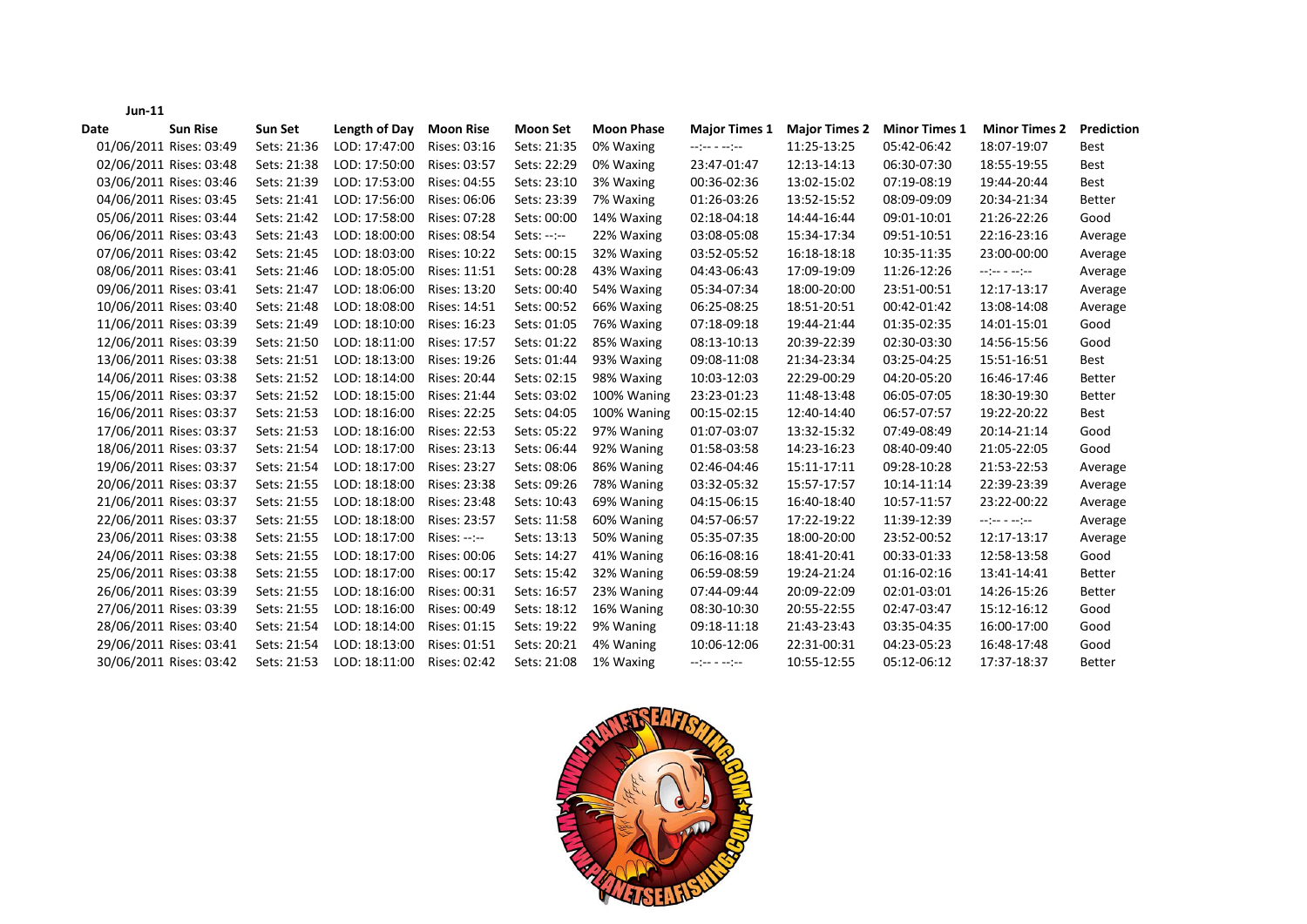| <b>Sun Rise</b><br>Date | Sun Set     | Length of Day | <b>Moon Rise</b> | Moon Set       | <b>Moon Phase</b> | <b>Major Times 1</b>            | <b>Major Times 2</b> | <b>Minor Times 1</b> | <b>Minor Times 2</b>                                                                                                                                                                                                                                                                 | Prediction    |
|-------------------------|-------------|---------------|------------------|----------------|-------------------|---------------------------------|----------------------|----------------------|--------------------------------------------------------------------------------------------------------------------------------------------------------------------------------------------------------------------------------------------------------------------------------------|---------------|
| 01/07/2011 Rises: 03:43 | Sets: 21:53 | LOD: 18:10:00 | Rises: 03:50     | Sets: 21:42    | 0% Waxing         | 23:19-01:19                     | 11:45-13:45          | 06:02-07:02          | 18:27-19:27                                                                                                                                                                                                                                                                          | Best          |
| 02/07/2011 Rises: 03:43 | Sets: 21:52 | LOD: 18:09:00 | Rises: 05:10     | Sets: 22:05    | 1% Waxing         | 00:11-02:11                     | 12:37-14:37          | 06:54-07:54          | 19:19-20:19                                                                                                                                                                                                                                                                          | Best          |
| 03/07/2011 Rises: 03:44 | Sets: 21:52 | LOD: 18:08:00 | Rises: 06:36     | Sets: 22:23    | 5% Waxing         | 01:03-03:03                     | 13:29-15:29          | 07:46-08:46          | 20:11-21:11                                                                                                                                                                                                                                                                          | Best          |
| 04/07/2011 Rises: 03:46 | Sets: 21:51 | LOD: 18:05:00 | Rises: 08:06     | Sets: 22:37    | 12% Waxing        | 01:55-03:55                     | 14:21-16:21          | 08:38-09:38          | 21:03-22:03                                                                                                                                                                                                                                                                          | <b>Better</b> |
| 05/07/2011 Rises: 03:47 | Sets: 21:50 | LOD: 18:03:00 | Rises: 09:36     | Sets: 22:50    | 20% Waxing        | 02:46-04:46                     | 15:12-17:12          | 09:29-10:29          | 21:54-22:54                                                                                                                                                                                                                                                                          | Good          |
| 06/07/2011 Rises: 03:48 | Sets: 21:49 | LOD: 18:01:00 | Rises: 11:06     | Sets: 23:01    | 30% Waxing        | 03:37-05:37                     | 16:03-18:03          | 10:20-11:20          | 22:45-23:45                                                                                                                                                                                                                                                                          | Average       |
| 07/07/2011 Rises: 03:49 | Sets: 21:48 | LOD: 17:59:00 | Rises: 12:36     | Sets: 23:14    | 41% Waxing        | 04:29-06:29                     | 16:55-18:55          | 11:12-12:12          | $\begin{split} \mathcal{L} & = \begin{bmatrix} \mathcal{L} & \mathcal{L} & \mathcal{L} & \mathcal{L} & \mathcal{L} & \mathcal{L} \\ \mathcal{L} & \mathcal{L} & \mathcal{L} & \mathcal{L} & \mathcal{L} & \mathcal{L} \end{bmatrix} \mathcal{L} \mathcal{L} \mathcal{L} \end{split}$ | Average       |
| 08/07/2011 Rises: 03:50 | Sets: 21:47 | LOD: 17:57:00 | Rises: 14:07     | Sets: 23:29    | 52% Waxing        | 05:22-07:22                     | 17:48-19:48          | 23:39-00:39          | 12:05-13:05                                                                                                                                                                                                                                                                          | Average       |
| 09/07/2011 Rises: 03:52 | Sets: 21:46 | LOD: 17:54:00 | Rises: 15:39     | Sets: 23:48    | 64% Waxing        | 06:17-08:17                     | 18:43-20:43          | 00:34-01:34          | 13:00-14:00                                                                                                                                                                                                                                                                          | Average       |
| 10/07/2011 Rises: 03:53 | Sets: 21:45 | LOD: 17:52:00 | Rises: 17:07     | $Sets: --: --$ | 74% Waxing        | 07:15-09:15                     | 19:41-21:41          | 01:32-02:32          | 13:58-14:58                                                                                                                                                                                                                                                                          | Average       |
| 11/07/2011 Rises: 03:55 | Sets: 21:44 | LOD: 17:49:00 | Rises: 18:28     | Sets: 00:15    | 83% Waxing        | 07:55-09:55                     | 20:21-22:21          | 02:12-03:12          | 14:38-15:38                                                                                                                                                                                                                                                                          | Good          |
| 12/07/2011 Rises: 03:56 | Sets: 21:42 | LOD: 17:46:00 | Rises: 19:34     | Sets: 00:54    | 91% Waxing        | 08:48-10:48                     | 21:14-23:14          | 03:05-04:05          | 15:31-16:31                                                                                                                                                                                                                                                                          | Good          |
| 13/07/2011 Rises: 03:58 | Sets: 21:41 | LOD: 17:43:00 | Rises: 20:22     | Sets: 01:50    | 96% Waxing        | 09:40-11:40                     | 22:06-00:06          | 03:57-04:57          | 16:23-17:23                                                                                                                                                                                                                                                                          | Best          |
| 14/07/2011 Rises: 03:59 | Sets: 21:40 | LOD: 17:41:00 | Rises: 20:55     | Sets: 03:00    | 99% Waxing        | 10:31-12:31                     | 22:57-00:57          | 04:48-05:48          | 17:14-18:14                                                                                                                                                                                                                                                                          | <b>Better</b> |
| 15/07/2011 Rises: 04:01 | Sets: 21:38 | LOD: 17:37:00 | Rises: 21:18     | Sets: 04:20    | 100% Waning       | 23:49-01:49                     | 12:14-14:14          | 06:31-07:31          | 18:56-19:56                                                                                                                                                                                                                                                                          | <b>Best</b>   |
| 16/07/2011 Rises: 04:03 | Sets: 21:37 | LOD: 17:34:00 | Rises: 21:34     | Sets: 05:43    | 98% Waning        | 00:38-02:38                     | 13:03-15:03          | 07:20-08:20          | 19:45-20:45                                                                                                                                                                                                                                                                          | Good          |
| 17/07/2011 Rises: 04:04 | Sets: 21:35 | LOD: 17:31:00 | Rises: 21:46     | Sets: 07:04    | 95% Waning        | 01:25-03:25                     | 13:50-15:50          | 08:07-09:07          | 20:32-21:32                                                                                                                                                                                                                                                                          | Good          |
| 18/07/2011 Rises: 04:06 | Sets: 21:33 | LOD: 17:27:00 | Rises: 21:57     | Sets: 08:22    | 90% Waning        | 02:09-04:09                     | 14:34-16:34          | 08:51-09:51          | 21:16-22:16                                                                                                                                                                                                                                                                          | Average       |
| 19/07/2011 Rises: 04:08 | Sets: 21:32 | LOD: 17:24:00 | Rises: 22:06     | Sets: 09:39    | 83% Waning        | 02:52-04:52                     | 15:17-17:17          | 09:34-10:34          | 21:59-22:59                                                                                                                                                                                                                                                                          | Average       |
| 20/07/2011 Rises: 04:10 | Sets: 21:30 | LOD: 17:20:00 | Rises: 22:15     | Sets: 10:54    | 75% Waning        | 03:34-05:34                     | 15:59-17:59          | 10:16-11:16          | 22:41-23:41                                                                                                                                                                                                                                                                          | Average       |
| 21/07/2011 Rises: 04:12 | Sets: 21:28 | LOD: 17:16:00 | Rises: 22:26     | Sets: 12:08    | 67% Waning        | 04:17-06:17                     | 16:42-18:42          | 10:59-11:59          | 23:24-00:24                                                                                                                                                                                                                                                                          | Average       |
| 22/07/2011 Rises: 04:14 | Sets: 21:26 | LOD: 17:12:00 | Rises: 22:38     | Sets: 13:23    | 57% Waning        | 05:00-07:00                     | 17:25-19:25          | 11:42-12:42          | $\begin{split} \mathcal{L} & = \frac{1}{2} \mathcal{L} \mathcal{L} \quad \mathcal{L} \quad \mathcal{L} \quad \mathcal{L} \mathcal{L} \quad \mathcal{L} \mathcal{L} \end{split}$                                                                                                      | Average       |
| 23/07/2011 Rises: 04:15 | Sets: 21:24 | LOD: 17:09:00 | Rises: 22:54     | Sets: 14:38    | 48% Waning        | 05:45-07:45                     | 18:10-20:10          | 00:02-01:02          | 12:27-13:27                                                                                                                                                                                                                                                                          | Good          |
| 24/07/2011 Rises: 04:17 | Sets: 21:22 | LOD: 17:05:00 | Rises: 23:16     | Sets: 15:52    | 38% Waning        | 06:34-08:34                     | 18:59-20:59          | 00:51-01:51          | 13:16-14:16                                                                                                                                                                                                                                                                          | <b>Better</b> |
| 25/07/2011 Rises: 04:19 | Sets: 21:20 | LOD: 17:01:00 | Rises: 23:47     | Sets: 17:04    | 29% Waning        | 07:25-09:25                     | 19:50-21:50          | 01:42-02:42          | 14:07-15:07                                                                                                                                                                                                                                                                          | <b>Better</b> |
| 26/07/2011 Rises: 04:21 | Sets: 21:18 | LOD: 16:57:00 | Rises: --:--     | Sets: 18:08    | 20% Waning        | 07:57-09:57                     | 20:22-22:22          | 02:14-03:14          | 14:39-15:39                                                                                                                                                                                                                                                                          | Good          |
| 27/07/2011 Rises: 04:23 | Sets: 21:16 | LOD: 16:53:00 | Rises: 00:30     | Sets: 19:00    | 13% Waning        | 08:45-10:45                     | 21:10-23:10          | 03:02-04:02          | 15:27-16:27                                                                                                                                                                                                                                                                          | Good          |
| 28/07/2011 Rises: 04:25 | Sets: 21:14 | LOD: 16:49:00 | Rises: 01:30     | Sets: 19:40    | 7% Waning         | 09:35-11:35                     | 22:00-00:00          | 03:52-04:52          | 16:17-17:17                                                                                                                                                                                                                                                                          | Good          |
| 29/07/2011 Rises: 04:28 | Sets: 21:12 | LOD: 16:44:00 | Rises: 02:45     | Sets: 20:08    | 2% Waning         | 10:26-12:26                     | 22:51-00:51          | 04:43-05:43          | 17:08-18:08                                                                                                                                                                                                                                                                          | Good          |
| 30/07/2011 Rises: 04:30 | Sets: 21:10 | LOD: 16:40:00 | Rises: 04:10     | Sets: 20:29    | 0% Waxing         | $-2$ ( $-2$ $-2$ $-2$ $-2$ $-2$ | 11:19-13:19          | 05:36-06:36          | 18:01-19:01                                                                                                                                                                                                                                                                          | <b>Best</b>   |
| 31/07/2011 Rises: 04:32 | Sets: 21:07 | LOD: 16:35:00 | Rises: 05:41     | Sets: 20:45    | 1% Waxing         | 23:47-01:47                     | 12:13-14:13          | 06:30-07:30          | 18:55-19:55                                                                                                                                                                                                                                                                          | <b>Best</b>   |



## **Jul‐11**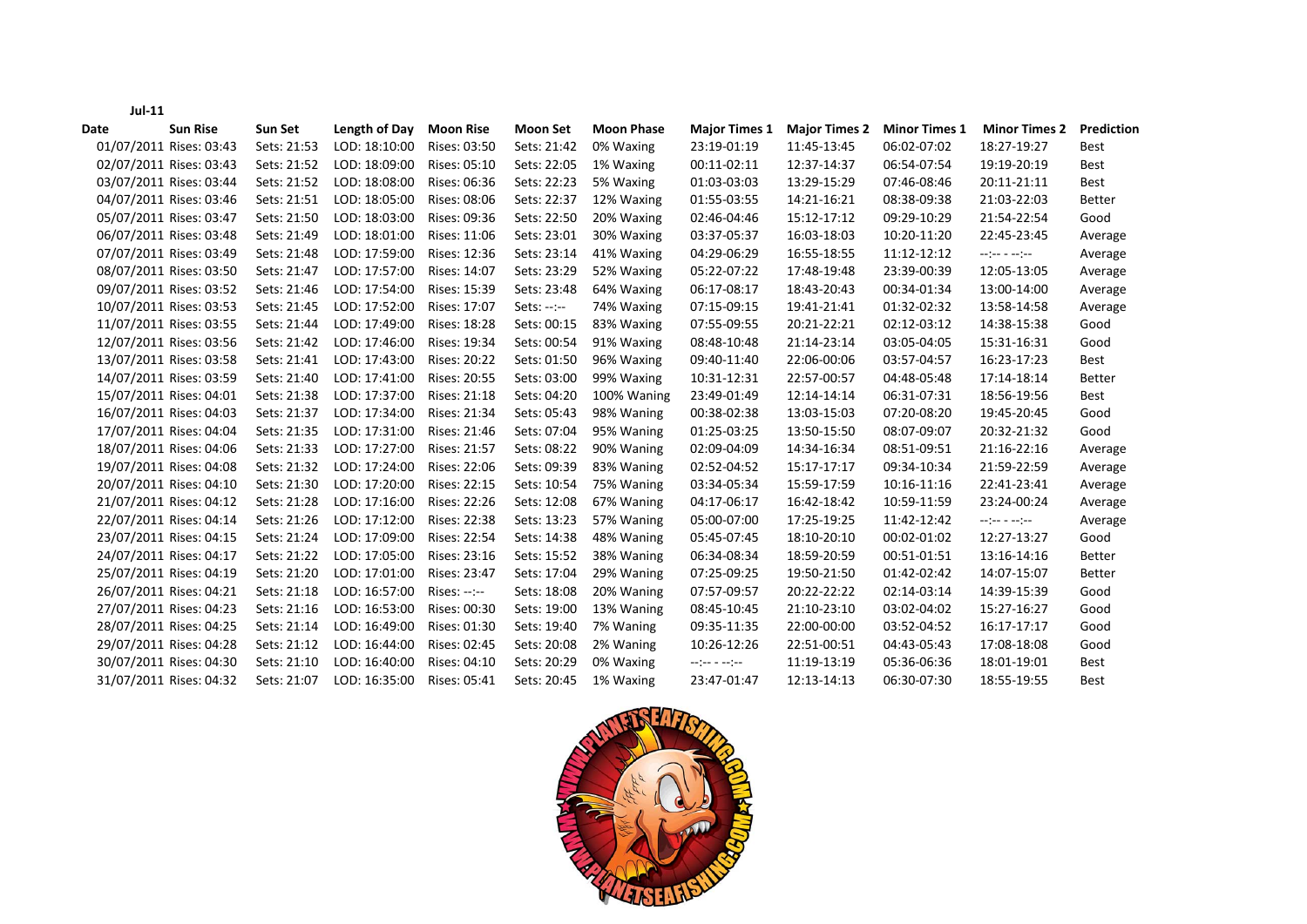| −י ה                    |             |               |                  |                 |                   |                                                                                                                                                                                                                                        |                      |                      |                                                                                                                                                                                                                                                                                                                                                                                                                                                                                                  |               |
|-------------------------|-------------|---------------|------------------|-----------------|-------------------|----------------------------------------------------------------------------------------------------------------------------------------------------------------------------------------------------------------------------------------|----------------------|----------------------|--------------------------------------------------------------------------------------------------------------------------------------------------------------------------------------------------------------------------------------------------------------------------------------------------------------------------------------------------------------------------------------------------------------------------------------------------------------------------------------------------|---------------|
| <b>Sun Rise</b><br>Date | Sun Set     | Length of Day | <b>Moon Rise</b> | <b>Moon Set</b> | <b>Moon Phase</b> | <b>Major Times 1</b>                                                                                                                                                                                                                   | <b>Major Times 2</b> | <b>Minor Times 1</b> | <b>Minor Times 2</b>                                                                                                                                                                                                                                                                                                                                                                                                                                                                             | Prediction    |
| 01/08/2011 Rises: 04:34 | Sets: 21:05 | LOD: 16:31:00 | Rises: 07:13     | Sets: 20:58     | 4% Waxing         | 00:39-02:39                                                                                                                                                                                                                            | 13:05-15:05          | 07:22-08:22          | 19:47-20:47                                                                                                                                                                                                                                                                                                                                                                                                                                                                                      | <b>Best</b>   |
| 02/08/2011 Rises: 04:36 | Sets: 21:03 | LOD: 16:27:00 | Rises: 08:45     | Sets: 21:11     | 10% Waxing        | 01:32-03:32                                                                                                                                                                                                                            | 13:58-15:58          | 08:15-09:15          | 20:40-21:40                                                                                                                                                                                                                                                                                                                                                                                                                                                                                      | <b>Better</b> |
| 03/08/2011 Rises: 04:38 | Sets: 21:01 | LOD: 16:23:00 | Rises: 10:18     | Sets: 21:24     | 18% Waxing        | 02:25-04:25                                                                                                                                                                                                                            | 14:51-16:51          | 09:08-10:08          | 21:33-22:33                                                                                                                                                                                                                                                                                                                                                                                                                                                                                      | Good          |
| 04/08/2011 Rises: 04:40 | Sets: 20:58 | LOD: 16:18:00 | Rises: 11:51     | Sets: 21:38     | 28% Waxing        | 03:18-05:18                                                                                                                                                                                                                            | 15:44-17:44          | 10:01-11:01          | 22:26-23:26                                                                                                                                                                                                                                                                                                                                                                                                                                                                                      | Average       |
| 05/08/2011 Rises: 04:43 | Sets: 20:56 | LOD: 16:13:00 | Rises: 13:23     | Sets: 21:56     | 39% Waxing        | 04:13-06:13                                                                                                                                                                                                                            | 16:39-18:39          | 10:56-11:56          | 23:21-00:21                                                                                                                                                                                                                                                                                                                                                                                                                                                                                      | Average       |
| 06/08/2011 Rises: 04:45 | Sets: 20:53 | LOD: 16:08:00 | Rises: 14:53     | Sets: 22:20     | 50% Waxing        | 05:10-07:10                                                                                                                                                                                                                            | 17:36-19:36          | 11:53-12:53          | $\begin{split} \mathcal{L}_{\mathcal{P}}(\mathcal{P}) = \mathcal{L}_{\mathcal{P}}(\mathcal{P}) = \mathcal{L}_{\mathcal{P}}(\mathcal{P}) = \mathcal{L}_{\mathcal{P}}(\mathcal{P}) = \mathcal{L}_{\mathcal{P}}(\mathcal{P}) = \mathcal{L}_{\mathcal{P}}(\mathcal{P}) = \mathcal{L}_{\mathcal{P}}(\mathcal{P}) = \mathcal{L}_{\mathcal{P}}(\mathcal{P}) = \mathcal{L}_{\mathcal{P}}(\mathcal{P}) = \mathcal{L}_{\mathcal{P}}(\mathcal{P}) = \mathcal{L}_{\mathcal{P}}(\mathcal{P}) = \mathcal{L}_{$ | Average       |
| 07/08/2011 Rises: 04:47 | Sets: 20:51 | LOD: 16:04:00 | Rises: 16:16     | Sets: 22:55     | 61% Waxing        | 06:09-08:09                                                                                                                                                                                                                            | 18:35-20:35          | 00:26-01:26          | 12:52-13:52                                                                                                                                                                                                                                                                                                                                                                                                                                                                                      | Average       |
| 08/08/2011 Rises: 04:49 | Sets: 20:49 | LOD: 16:00:00 | Rises: 17:26     | Sets: 23:44     | 72% Waxing        | 07:09-09:09                                                                                                                                                                                                                            | 19:35-21:35          | 01:26-02:26          | 13:52-14:52                                                                                                                                                                                                                                                                                                                                                                                                                                                                                      | Average       |
| 09/08/2011 Rises: 04:51 | Sets: 20:46 | LOD: 15:55:00 | Rises: 18:19     | $Sets: --: --$  | 81% Waxing        | 08:07-10:07                                                                                                                                                                                                                            | 20:33-22:33          | 02:24-03:24          | 14:50-15:50                                                                                                                                                                                                                                                                                                                                                                                                                                                                                      | Good          |
| 10/08/2011 Rises: 04:54 | Sets: 20:44 | LOD: 15:50:00 | Rises: 18:56     | Sets: 00:48     | 89% Waxing        | 08:26-10:26                                                                                                                                                                                                                            | 20:52-22:52          | 02:43-03:43          | 15:09-16:09                                                                                                                                                                                                                                                                                                                                                                                                                                                                                      | Good          |
| 11/08/2011 Rises: 04:56 | Sets: 20:41 | LOD: 15:45:00 | Rises: 19:22     | Sets: 02:03     | 94% Waxing        | 09:16-11:16                                                                                                                                                                                                                            | 21:42-23:42          | 03:33-04:33          | 15:59-16:59                                                                                                                                                                                                                                                                                                                                                                                                                                                                                      | <b>Best</b>   |
| 12/08/2011 Rises: 04:58 | Sets: 20:38 | LOD: 15:40:00 | Rises: 19:41     | Sets: 03:24     | 98% Waxing        | 10:06-12:06                                                                                                                                                                                                                            | 22:32-00:32          | 04:23-05:23          | 16:49-17:49                                                                                                                                                                                                                                                                                                                                                                                                                                                                                      | <b>Better</b> |
| 13/08/2011 Rises: 05:00 | Sets: 20:36 | LOD: 15:36:00 | Rises: 19:54     | Sets: 04:44     | 100% Waning       | 23:19-01:19                                                                                                                                                                                                                            | 11:44-13:44          | 06:01-07:01          | 18:26-19:26                                                                                                                                                                                                                                                                                                                                                                                                                                                                                      | <b>Better</b> |
| 14/08/2011 Rises: 05:02 | Sets: 20:33 | LOD: 15:31:00 | Rises: 20:05     | Sets: 06:04     | 100% Waning       | 00:04-02:04                                                                                                                                                                                                                            | 12:29-14:29          | 06:46-07:46          | 19:11-20:11                                                                                                                                                                                                                                                                                                                                                                                                                                                                                      | <b>Best</b>   |
| 15/08/2011 Rises: 05:05 | Sets: 20:31 | LOD: 15:26:00 | Rises: 20:15     | Sets: 07:21     | 97% Waning        | 00:48-02:48                                                                                                                                                                                                                            | 13:13-15:13          | 07:30-08:30          | 19:55-20:55                                                                                                                                                                                                                                                                                                                                                                                                                                                                                      | Good          |
| 16/08/2011 Rises: 05:07 | Sets: 20:28 | LOD: 15:21:00 | Rises: 20:25     | Sets: 08:36     | 93% Waning        | 01:30-03:30                                                                                                                                                                                                                            | 13:55-15:55          | 08:12-09:12          | 20:37-21:37                                                                                                                                                                                                                                                                                                                                                                                                                                                                                      | Good          |
| 17/08/2011 Rises: 05:09 | Sets: 20:25 | LOD: 15:16:00 | Rises: 20:35     | Sets: 09:51     | 88% Waning        | 02:13-04:13                                                                                                                                                                                                                            | 14:38-16:38          | 08:55-09:55          | 21:20-22:20                                                                                                                                                                                                                                                                                                                                                                                                                                                                                      | Average       |
| 18/08/2011 Rises: 05:11 | Sets: 20:23 | LOD: 15:12:00 | Rises: 20:47     | Sets: 11:05     | 81% Waning        | 02:56-04:56                                                                                                                                                                                                                            | 15:21-17:21          | 09:38-10:38          | 22:03-23:03                                                                                                                                                                                                                                                                                                                                                                                                                                                                                      | Average       |
| 19/08/2011 Rises: 05:14 | Sets: 20:20 | LOD: 15:06:00 | Rises: 21:02     | Sets: 12:19     | 73% Waning        | 03:40-05:40                                                                                                                                                                                                                            | 16:05-18:05          | 10:22-11:22          | 22:47-23:47                                                                                                                                                                                                                                                                                                                                                                                                                                                                                      | Average       |
| 20/08/2011 Rises: 05:16 | Sets: 20:18 | LOD: 15:02:00 | Rises: 21:21     | Sets: 13:34     | 64% Waning        | 04:27-06:27                                                                                                                                                                                                                            | 16:52-18:52          | 11:09-12:09          | $-2$ ( $-2$ $-2$ $-2$ ) $-2$                                                                                                                                                                                                                                                                                                                                                                                                                                                                     | Average       |
| 21/08/2011 Rises: 05:18 | Sets: 20:15 | LOD: 14:57:00 | Rises: 21:47     | Sets: 14:45     | 55% Waning        | 05:16-07:16                                                                                                                                                                                                                            | 17:41-19:41          | 23:33-00:33          | 11:58-12:58                                                                                                                                                                                                                                                                                                                                                                                                                                                                                      | Average       |
| 22/08/2011 Rises: 05:20 | Sets: 20:12 | LOD: 14:52:00 | Rises: 22:23     | Sets: 15:52     | 45% Waning        | 06:07-08:07                                                                                                                                                                                                                            | 18:32-20:32          | 00:24-01:24          | 12:49-13:49                                                                                                                                                                                                                                                                                                                                                                                                                                                                                      | Good          |
| 23/08/2011 Rises: 05:23 | Sets: 20:10 | LOD: 14:47:00 | Rises: 23:15     | Sets: 16:48     | 35% Waning        | 07:01-09:01                                                                                                                                                                                                                            | 19:26-21:26          | 01:18-02:18          | 13:43-14:43                                                                                                                                                                                                                                                                                                                                                                                                                                                                                      | <b>Better</b> |
| 24/08/2011 Rises: 05:25 | Sets: 20:07 | LOD: 14:42:00 | $Rises: --: --$  | Sets: 17:33     | 26% Waning        | 07:24-09:24                                                                                                                                                                                                                            | 19:49-21:49          | 01:41-02:41          | 14:06-15:06                                                                                                                                                                                                                                                                                                                                                                                                                                                                                      | <b>Better</b> |
| 25/08/2011 Rises: 05:27 | Sets: 20:04 | LOD: 14:37:00 | Rises: 00:21     | Sets: 18:06     | 17% Waning        | 08:13-10:13                                                                                                                                                                                                                            | 20:38-22:38          | 02:30-03:30          | 14:55-15:55                                                                                                                                                                                                                                                                                                                                                                                                                                                                                      | Good          |
| 26/08/2011 Rises: 05:29 | Sets: 20:01 | LOD: 14:32:00 | Rises: 01:41     | Sets: 18:31     | 10% Waning        | 09:05-11:05                                                                                                                                                                                                                            | 21:30-23:30          | 03:22-04:22          | 15:47-16:47                                                                                                                                                                                                                                                                                                                                                                                                                                                                                      | Good          |
| 27/08/2011 Rises: 05:31 | Sets: 19:59 | LOD: 14:28:00 | Rises: 03:09     | Sets: 18:49     | 4% Waning         | 09:59-11:59                                                                                                                                                                                                                            | 22:24-00:24          | 04:16-05:16          | 16:41-17:41                                                                                                                                                                                                                                                                                                                                                                                                                                                                                      | Good          |
| 28/08/2011 Rises: 05:34 | Sets: 19:56 | LOD: 14:22:00 | Rises: 04:40     | Sets: 19:05     | 1% Waxing         | $\begin{split} \mathcal{L}_{\mathcal{F}}\left(\mathcal{L}_{\mathcal{F}}\right) & = \mathcal{L}_{\mathcal{F}}\left(\mathcal{L}_{\mathcal{F}}\right) \\ & = \mathcal{L}_{\mathcal{F}}\left(\mathcal{L}_{\mathcal{F}}\right) \end{split}$ | 10:52-12:52          | 05:09-06:09          | 17:34-18:34                                                                                                                                                                                                                                                                                                                                                                                                                                                                                      | <b>Better</b> |
| 29/08/2011 Rises: 05:36 | Sets: 19:53 | LOD: 14:17:00 | Rises: 06:14     | Sets: 19:18     | 0% Waxing         | 23:20-01:20                                                                                                                                                                                                                            | 11:46-13:46          | 06:03-07:03          | 18:28-19:28                                                                                                                                                                                                                                                                                                                                                                                                                                                                                      | <b>Best</b>   |
| 30/08/2011 Rises: 05:38 | Sets: 19:51 | LOD: 14:13:00 | Rises: 07:49     | Sets: 19:31     | 3% Waxing         | 00:14-02:14                                                                                                                                                                                                                            | 12:40-14:40          | 06:57-07:57          | 19:22-20:22                                                                                                                                                                                                                                                                                                                                                                                                                                                                                      | <b>Best</b>   |
| 31/08/2011 Rises: 05:40 | Sets: 19:48 | LOD: 14:08:00 | Rises: 09:24     | Sets: 19:46     | 8% Waxing         | 01:08-03:08                                                                                                                                                                                                                            | 13:34-15:34          | 07:51-08:51          | 20:16-21:16                                                                                                                                                                                                                                                                                                                                                                                                                                                                                      | <b>Best</b>   |



## **Aug‐11**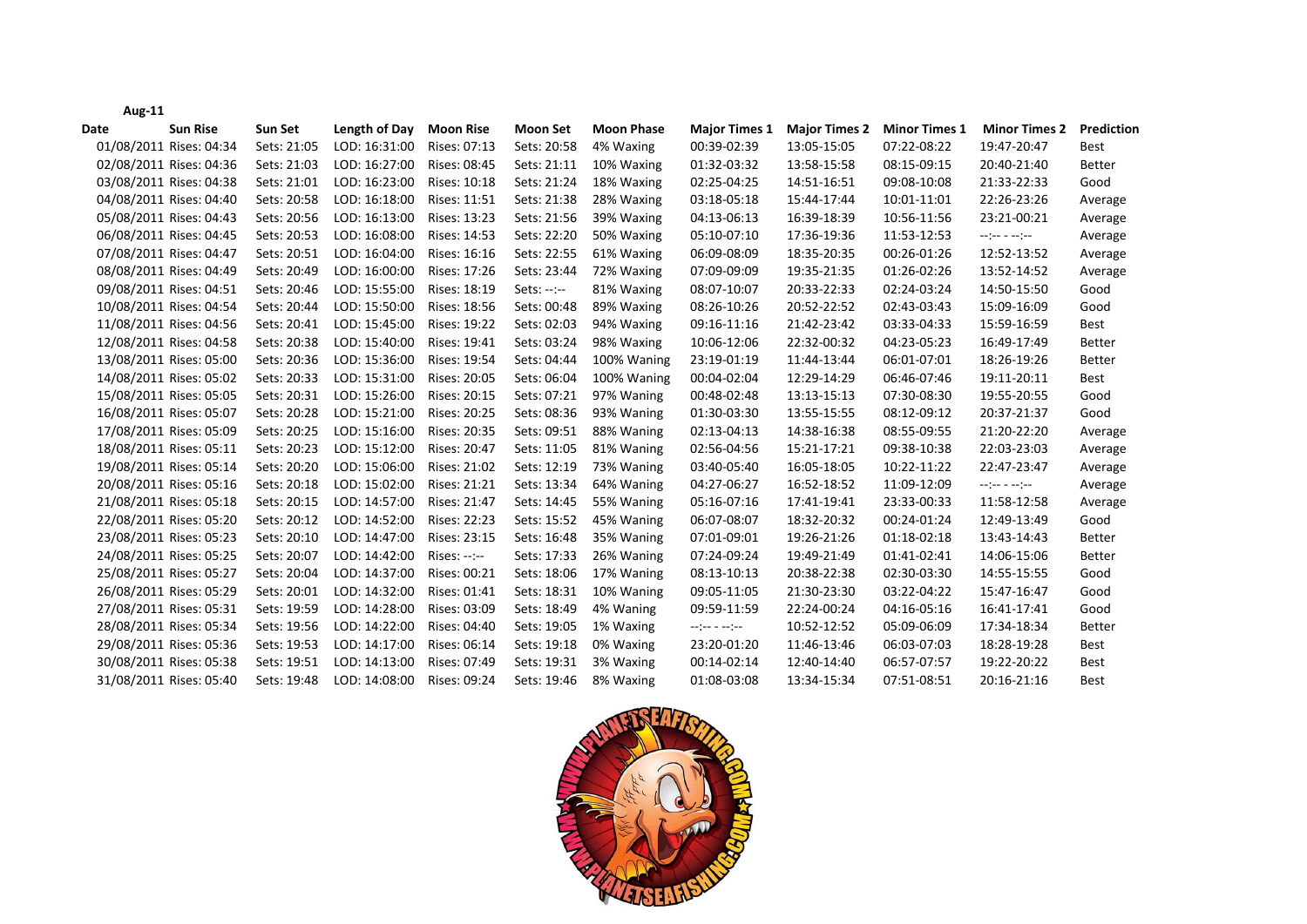|      | $Sep-11$                |             |               |                  |                 |                   |                                                                                                                                                                                                                                                               |                      |                      |                                                                                                                                                                                                |               |
|------|-------------------------|-------------|---------------|------------------|-----------------|-------------------|---------------------------------------------------------------------------------------------------------------------------------------------------------------------------------------------------------------------------------------------------------------|----------------------|----------------------|------------------------------------------------------------------------------------------------------------------------------------------------------------------------------------------------|---------------|
| Date | <b>Sun Rise</b>         | Sun Set     | Length of Day | <b>Moon Rise</b> | <b>Moon Set</b> | <b>Moon Phase</b> | <b>Major Times 1</b>                                                                                                                                                                                                                                          | <b>Major Times 2</b> | <b>Minor Times 1</b> | <b>Minor Times 2</b>                                                                                                                                                                           | Prediction    |
|      | 01/09/2011 Rises: 05:42 | Sets: 19:45 | LOD: 14:03:00 | Rises: 11:00     | Sets: 20:03     | 16% Waxing        | 02:05-04:05                                                                                                                                                                                                                                                   | 14:31-16:31          | 08:48-09:48          | 21:13-22:13                                                                                                                                                                                    | <b>Better</b> |
|      | 02/09/2011 Rises: 05:44 | Sets: 19:42 | LOD: 13:58:00 | Rises: 12:33     | Sets: 20:26     | 25% Waxing        | 03:03-05:03                                                                                                                                                                                                                                                   | 15:29-17:29          | 09:46-10:46          | 22:11-23:11                                                                                                                                                                                    | Good          |
|      | 03/09/2011 Rises: 05:47 | Sets: 19:39 | LOD: 13:52:00 | Rises: 14:01     | Sets: 20:58     | 36% Waxing        | 04:03-06:03                                                                                                                                                                                                                                                   | 16:29-18:29          | 10:46-11:46          | 23:11-00:11                                                                                                                                                                                    | Average       |
|      | 04/09/2011 Rises: 05:49 | Sets: 19:37 | LOD: 13:48:00 | Rises: 15:17     | Sets: 21:43     | 47% Waxing        | 05:04-07:04                                                                                                                                                                                                                                                   | 17:30-19:30          | 11:47-12:47          | $\begin{split} \mathcal{L}_{\mathcal{P}}(\mathcal{L}_{\mathcal{P}}) = \mathcal{L}_{\mathcal{P}}(\mathcal{L}_{\mathcal{P}}) = \mathcal{L}_{\mathcal{P}}(\mathcal{L}_{\mathcal{P}}) \end{split}$ | Average       |
|      | 05/09/2011 Rises: 05:51 | Sets: 19:34 | LOD: 13:43:00 | Rises: 16:15     | Sets: 22:42     | 58% Waxing        | 06:02-08:02                                                                                                                                                                                                                                                   | 18:28-20:28          | 00:19-01:19          | 12:45-13:45                                                                                                                                                                                    | Average       |
|      | 06/09/2011 Rises: 05:53 | Sets: 19:31 | LOD: 13:38:00 | Rises: 16:57     | Sets: 23:54     | 68% Waxing        | 06:59-08:59                                                                                                                                                                                                                                                   | 19:25-21:25          | 01:16-02:16          | 13:42-14:42                                                                                                                                                                                    | Average       |
|      | 07/09/2011 Rises: 05:55 | Sets: 19:28 | LOD: 13:33:00 | Rises: 17:26     | $Sets: --: --$  | 78% Waxing        | 07:53-09:53                                                                                                                                                                                                                                                   | 20:19-22:19          | 02:10-03:10          | 14:36-15:36                                                                                                                                                                                    | Average       |
|      | 08/09/2011 Rises: 05:57 | Sets: 19:25 | LOD: 13:28:00 | Rises: 17:47     | Sets: 01:12     | 86% Waxing        | 08:03-10:03                                                                                                                                                                                                                                                   | 20:29-22:29          | 02:20-03:20          | 14:46-15:46                                                                                                                                                                                    | Good          |
|      | 09/09/2011 Rises: 05:59 | Sets: 19:22 | LOD: 13:23:00 | Rises: 18:02     | Sets: 02:31     | 92% Waxing        | 08:50-10:50                                                                                                                                                                                                                                                   | 21:16-23:16          | 03:07-04:07          | 15:33-16:33                                                                                                                                                                                    | Good          |
|      | 10/09/2011 Rises: 06:02 | Sets: 19:19 | LOD: 13:17:00 | Rises: 18:14     | Sets: 03:50     | 96% Waxing        | 09:36-11:36                                                                                                                                                                                                                                                   | 22:02-00:02          | 03:53-04:53          | 16:19-17:19                                                                                                                                                                                    | Best          |
|      | 11/09/2011 Rises: 06:04 | Sets: 19:17 | LOD: 13:13:00 | Rises: 18:24     | Sets: 05:06     | 99% Waxing        | 10:19-12:19                                                                                                                                                                                                                                                   | 22:45-00:45          | 04:36-05:36          | 17:02-18:02                                                                                                                                                                                    | <b>Better</b> |
|      | 12/09/2011 Rises: 06:06 | Sets: 19:14 | LOD: 13:08:00 | Rises: 18:34     | Sets: 06:21     | 100% Waning       | 23:27-01:27                                                                                                                                                                                                                                                   | 11:52-13:52          | 06:09-07:09          | 18:34-19:34                                                                                                                                                                                    | Best          |
|      | 13/09/2011 Rises: 06:08 | Sets: 19:11 | LOD: 13:03:00 | Rises: 18:45     | Sets: 07:36     | 99% Waning        | 00:10-02:10                                                                                                                                                                                                                                                   | 12:35-14:35          | 06:52-07:52          | 19:17-20:17                                                                                                                                                                                    | Good          |
|      | 14/09/2011 Rises: 06:10 | Sets: 19:08 | LOD: 12:58:00 | Rises: 18:56     | Sets: 08:50     | 96% Waning        | 00:53-02:53                                                                                                                                                                                                                                                   | 13:18-15:18          | 07:35-08:35          | 20:00-21:00                                                                                                                                                                                    | Good          |
|      | 15/09/2011 Rises: 06:12 | Sets: 19:05 | LOD: 12:53:00 | Rises: 19:10     | Sets: 10:04     | 92% Waning        | 01:37-03:37                                                                                                                                                                                                                                                   | 14:02-16:02          | 08:19-09:19          | 20:44-21:44                                                                                                                                                                                    | Average       |
|      | 16/09/2011 Rises: 06:14 | Sets: 19:02 | LOD: 12:48:00 | Rises: 19:28     | Sets: 11:18     | 86% Waning        | 02:23-04:23                                                                                                                                                                                                                                                   | 14:48-16:48          | 09:05-10:05          | 21:30-22:30                                                                                                                                                                                    | Average       |
|      | 17/09/2011 Rises: 06:17 | Sets: 18:59 | LOD: 12:42:00 | Rises: 19:51     | Sets: 12:29     | 79% Waning        | 03:10-05:10                                                                                                                                                                                                                                                   | 15:35-17:35          | 09:52-10:52          | 22:17-23:17                                                                                                                                                                                    | Average       |
|      | 18/09/2011 Rises: 06:19 | Sets: 18:56 | LOD: 12:37:00 | Rises: 20:23     | Sets: 13:37     | 70% Waning        | 04:00-06:00                                                                                                                                                                                                                                                   | 16:25-18:25          | 10:42-11:42          | 23:07-00:07                                                                                                                                                                                    | Average       |
|      | 19/09/2011 Rises: 06:21 | Sets: 18:53 | LOD: 12:32:00 | Rises: 21:08     | Sets: 14:37     | 61% Waning        | 04:52-06:52                                                                                                                                                                                                                                                   | 17:17-19:17          | 11:34-12:34          | $\begin{split} \mathcal{L}_{\mathcal{P}}(\mathcal{L}_{\mathcal{P}}) & = \mathcal{L}_{\mathcal{P}}(\mathcal{L}_{\mathcal{P}}) \end{split}$                                                      | Average       |
|      | 20/09/2011 Rises: 06:23 | Sets: 18:50 | LOD: 12:27:00 | Rises: 22:06     | Sets: 15:26     | 51% Waning        | 05:46-07:46                                                                                                                                                                                                                                                   | 18:11-20:11          | 00:03-01:03          | 12:28-13:28                                                                                                                                                                                    | Good          |
|      | 21/09/2011 Rises: 06:25 | Sets: 18:47 | LOD: 12:22:00 | Rises: 23:18     | Sets: 16:03     | 41% Waning        | 06:40-08:40                                                                                                                                                                                                                                                   | 19:05-21:05          | 00:57-01:57          | 13:22-14:22                                                                                                                                                                                    | <b>Better</b> |
|      | 22/09/2011 Rises: 06:27 | Sets: 18:45 | LOD: 12:18:00 | $Rises: --: --$  | Sets: 16:30     | 31% Waning        | 06:54-08:54                                                                                                                                                                                                                                                   | 19:19-21:19          | 01:11-02:11          | 13:36-14:36                                                                                                                                                                                    | <b>Better</b> |
|      | 23/09/2011 Rises: 06:30 | Sets: 18:42 | LOD: 12:12:00 | Rises: 00:39     | Sets: 16:51     | 21% Waning        | 07:45-09:45                                                                                                                                                                                                                                                   | 20:10-22:10          | 02:02-03:02          | 14:27-15:27                                                                                                                                                                                    | Good          |
|      | 24/09/2011 Rises: 06:32 | Sets: 18:39 | LOD: 12:07:00 | Rises: 02:07     | Sets: 17:08     | 13% Waning        | 08:37-10:37                                                                                                                                                                                                                                                   | 21:02-23:02          | 02:54-03:54          | 15:19-16:19                                                                                                                                                                                    | Good          |
|      | 25/09/2011 Rises: 06:34 | Sets: 18:36 | LOD: 12:02:00 | Rises: 03:38     | Sets: 17:23     | 6% Waning         | 09:30-11:30                                                                                                                                                                                                                                                   | 21:55-23:55          | 03:47-04:47          | 16:12-17:12                                                                                                                                                                                    | Good          |
|      | 26/09/2011 Rises: 06:36 | Sets: 18:33 | LOD: 11:57:00 | Rises: 05:12     | Sets: 17:36     | 2% Waning         | 10:24-12:24                                                                                                                                                                                                                                                   | 22:49-00:49          | 04:41-05:41          | 17:06-18:06                                                                                                                                                                                    | Good          |
|      | 27/09/2011 Rises: 06:38 | Sets: 18:30 | LOD: 11:52:00 | Rises: 06:47     | Sets: 17:51     | 0% Waxing         | $\begin{split} \mathcal{L} = \begin{bmatrix} \mathcal{L} \mathcal{L} \mathcal{L} \end{bmatrix} \mathcal{L} = \begin{bmatrix} \mathcal{L} \mathcal{L} \mathcal{L} \end{bmatrix} \begin{bmatrix} \mathcal{L} \mathcal{L} \mathcal{L} \end{bmatrix} \end{split}$ | 11:19-13:19          | 05:36-06:36          | 18:01-19:01                                                                                                                                                                                    | Best          |
|      | 28/09/2011 Rises: 06:41 | Sets: 18:27 | LOD: 11:46:00 | Rises: 08:24     | Sets: 18:07     | 1% Waxing         | 23:49-01:49                                                                                                                                                                                                                                                   | 12:15-14:15          | 06:32-07:32          | 18:57-19:57                                                                                                                                                                                    | <b>Best</b>   |
|      | 29/09/2011 Rises: 06:43 | Sets: 18:24 | LOD: 11:41:00 | Rises: 10:02     | Sets: 18:28     | 6% Waxing         | 00:49-02:49                                                                                                                                                                                                                                                   | 13:15-15:15          | 07:32-08:32          | 19:57-20:57                                                                                                                                                                                    | <b>Best</b>   |
|      | 30/09/2011 Rises: 06:45 | Sets: 18:22 | LOD: 11:37:00 | Rises: 11:36     | Sets: 18:58     | 13% Waxing        | 01:50-03:50                                                                                                                                                                                                                                                   | 14:16-16:16          | 08:33-09:33          | 20:58-21:58                                                                                                                                                                                    | <b>Better</b> |